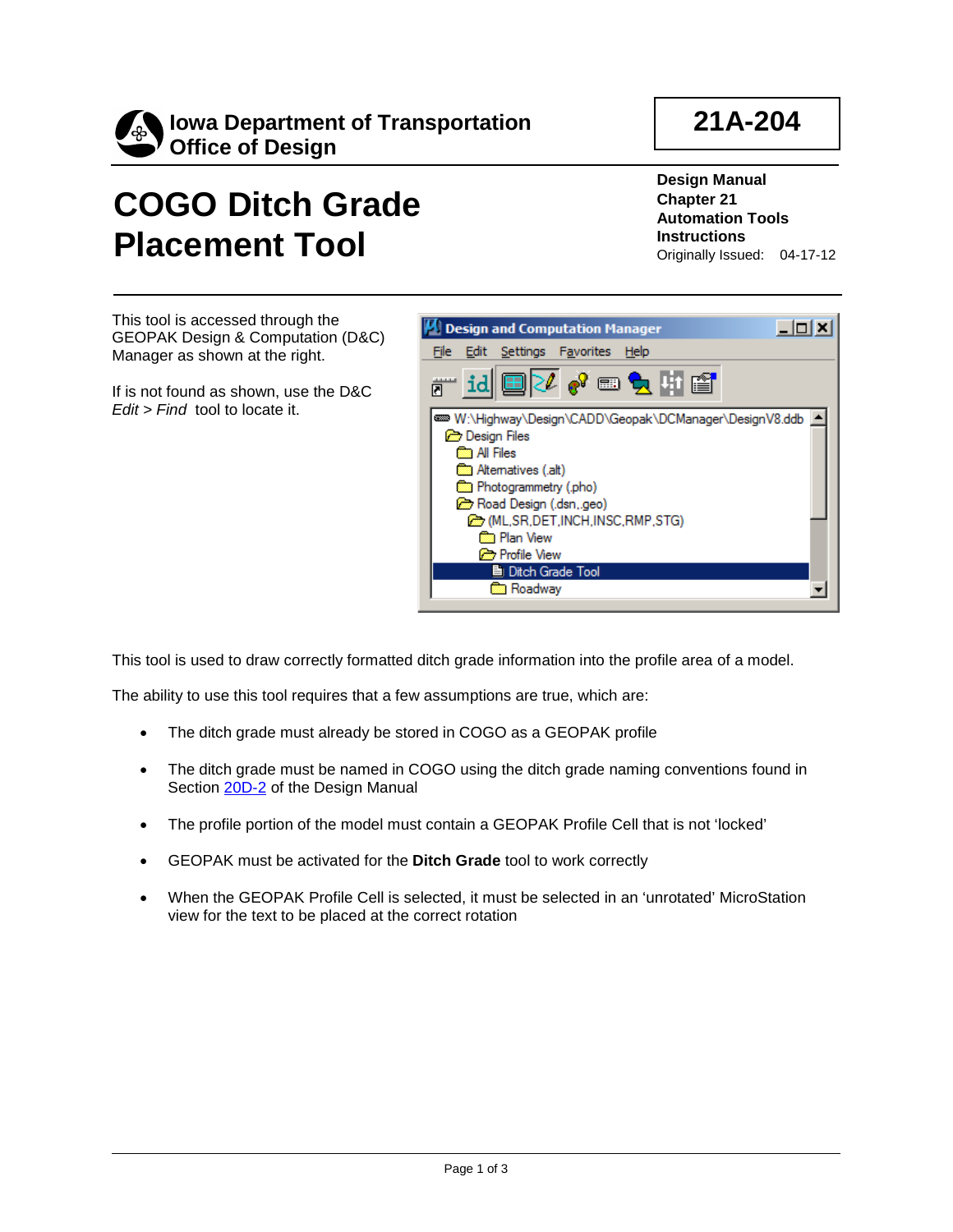When the program is first launched, the **Draw Ditch Grade**  dialog box appears, as shown at the right.

| <b>Draw Ditch Grade</b>                    | ×                              |
|--------------------------------------------|--------------------------------|
| Profile Cell Information<br>Job:<br>Chain: | Identify Cell                  |
| Select Profile                             | Preview<br><b>Start Point:</b> |
|                                            | Grade:                         |
|                                            | <b>End Point:</b>              |
|                                            | Draw Profile                   |
|                                            | Exit                           |

The first step is to *click* the **Identify Cell** button. This will allow the selection of the appropriate GEOPAK Profile Cell. After a valid profile cell has been chosen, the GEOPAK **Job** number and **Chain** name will be displayed, as well as all of the available profiles for that job number, as partially shown at the right.

| <b>Draw Ditch Grade</b>                              |                      |  |
|------------------------------------------------------|----------------------|--|
| Profile Cell Information<br>Job: 030<br>Chain: ML030 | <b>Identify Cell</b> |  |
| Select Profile                                       | Preview              |  |
| DGB39                                                |                      |  |
| DGL7                                                 | Start Point:         |  |
| DGM32                                                |                      |  |
| DGR16                                                |                      |  |
| DGR <sub>26</sub>                                    |                      |  |
| DGR31                                                | Grade:               |  |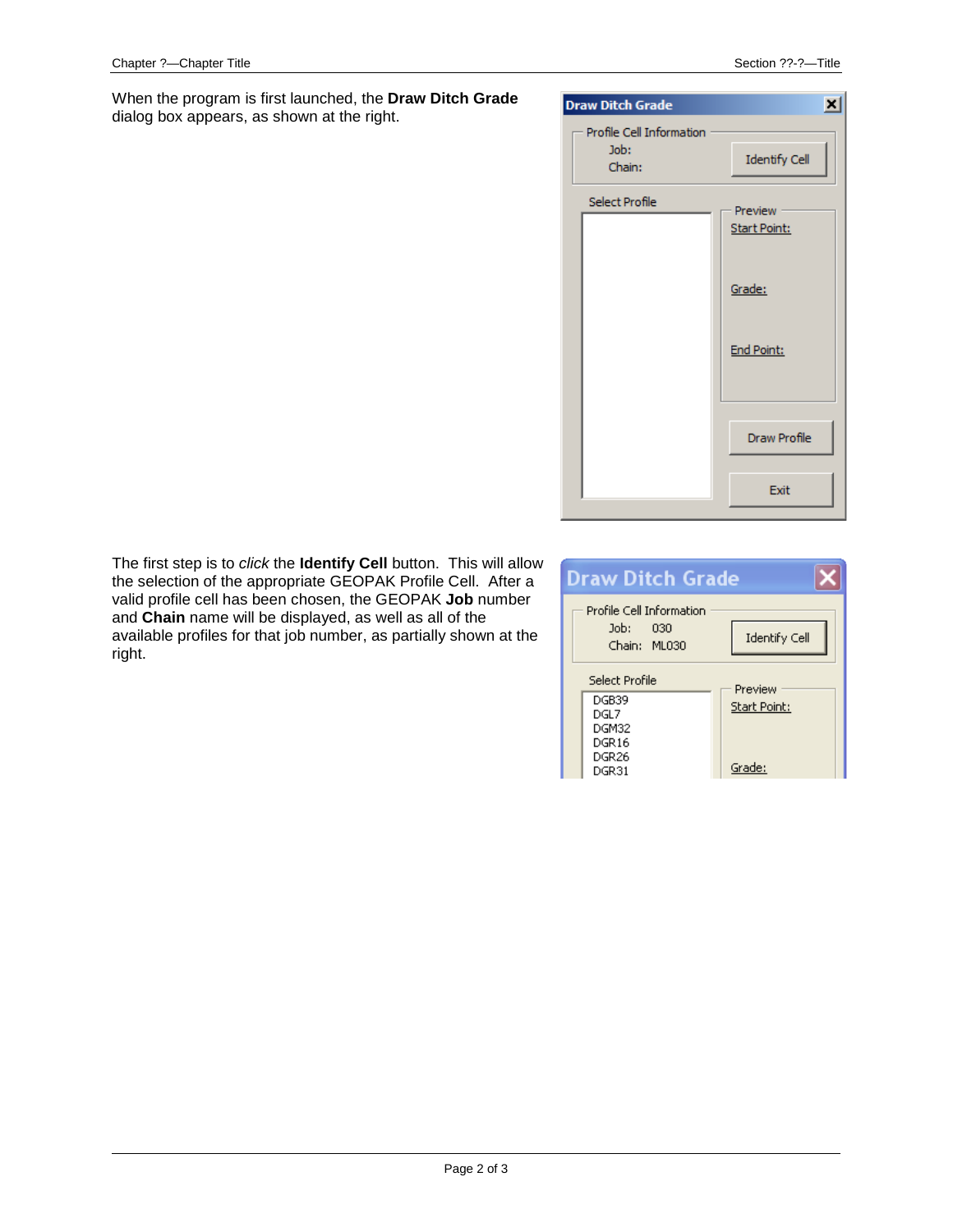Next, select a profile from the list. As soon as a profile is selected, the preview information for that profile will be displayed, as shown at the right. If an incorrect or unwanted profile was selected, simply select a different profile to view. When the correct profile has been selected, click the **Draw Profile** button, which will draw the actual ditch grade.

At this point, a different ditch grade or different profile cell can be selected, or the program can be stopped by clicking the **Exit** button.

The following is miscellaneous information relating to the use of this tool:

- This tool will work in either an English or Metric file. The scale, (placement size), of the text and circles drawn will depend upon the "scale number portion" of the active MicroStation model name.
- The ditch grade elements are drawn with different colors depending on the side of the ditch grade; Left, Right, Both, or Median.

| <b>Draw Ditch Grade</b>                                                   |                                                                                                                               |
|---------------------------------------------------------------------------|-------------------------------------------------------------------------------------------------------------------------------|
| Profile Cell Information<br>Job:<br>030<br>Chain: ML030<br>Select Profile | <b>Identify Cell</b>                                                                                                          |
| DGB39<br>DGL7<br>DGM32<br>DGR16<br>DGR <sub>26</sub><br>DGR31<br>ML030P   | Preview<br>Start Point:<br>$+00$ Lt.<br>920.59<br>Grade:<br>$-1.20\%$ Lt.<br>Ditch Grade<br>End Point:<br>$+50$ Lt.<br>910.39 |
|                                                                           | Draw Profile                                                                                                                  |
|                                                                           | Exit                                                                                                                          |

- The Beginning and Ending Station & Elevation text are drawn using the MicroStation Place Note command. As such, the note text can be moved with an ordinary MicroStation Move Element command, and the leader line will automatically reconnect to the new text location.
- This tool draws the Station and Elevation text at a predetermined offset, which can be moved, as stated in the bullet above. Also, the program draws the grade text a single time, centered on the line. If additional copies of the ditch grade text are needed because of a page break, the text must be copied manually using MicroStation commands.
- Each ditch grade is placed within its own graphic group. If an entire ditch grade is to be deleted, turn on the graphic group lock and identify any element within the ditch grade and all information within the ditch grade graphic group will be deleted. This will not hold true for elements that have been copied from the original ditch grade grouping unless the copied elements have been added to the original graphic group.
- Presently, due to the way Geopak works with station equations, the Ditch Grade macro cannot correctly draw a ditch profile located anywhere on the AHEAD side of a station equation on a chain. (This issue will continue to be investigated.)
- A future modification to this tool is planned that will also draw the ditch grade bar information at the same time.